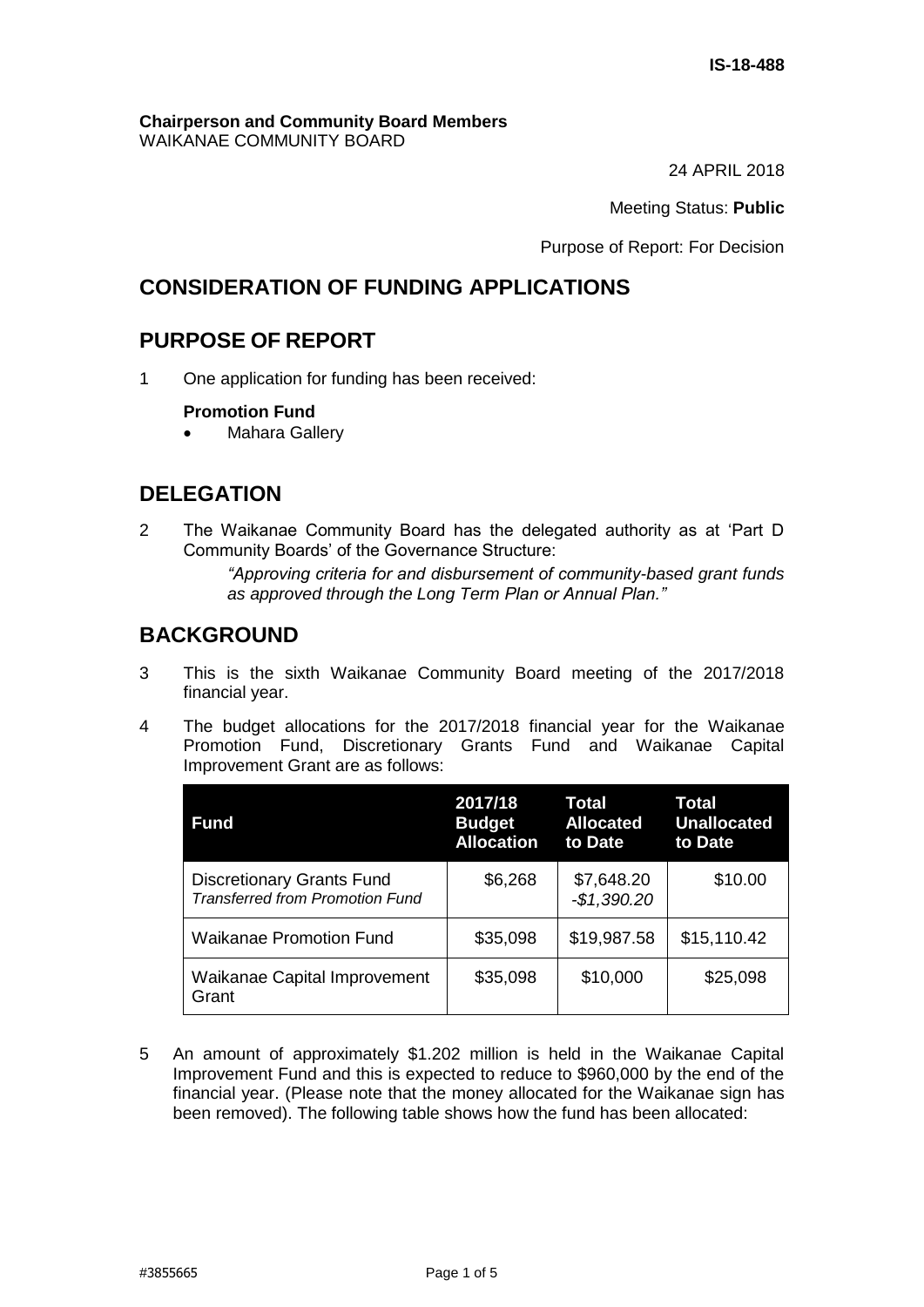| Amount<br>(5000) | <b>Purpose of Grant</b>                         |
|------------------|-------------------------------------------------|
| 1,208            | Balance at 30 June 2016 as per Annual Report    |
| 50               | Earnings during 2016/17                         |
| (56)             | Expenditure during 2016/17                      |
| 1,202            | Balance at 30 June 2017 as per Annual Report    |
| (254)            | <b>Pledged to the Mahara Gallery Trust</b>      |
| 47               | Interest earnings budgeted for the 2017/18 year |
| (35)             | Budgeted grants for 2017/18                     |
| 960              | <b>Forecast Balance as at 30 June 2018</b>      |

# **CONSIDERATIONS**

### **Issues**

- 6 Grants are allocated in accordance with the specified criteria (**attached**).
- 7 The applicant has been advised of the criteria and meeting date by email.

## **Promotion Fund Grant**

### Mahara Gallery

- 8 Mahara Gallery have applied for a Promotion Fund grant of \$9,329 to assist with the costs of organising the annual Matariki Event.
- 9 A grant equating to \$9,329 has been presented for the Board's consideration and approval.

| <b>Fund</b>                       | Total<br><b>Unallocated</b><br>to Date | <b>Total Grants</b><br><b>Requested</b> |
|-----------------------------------|----------------------------------------|-----------------------------------------|
| <b>Discretionary Grants Fund</b>  | \$10.00                                |                                         |
| <b>Waikanae Promotion Fund</b>    | \$15,110.42                            | \$9,329                                 |
| Waikanae Capital Improvement Fund | \$25,098.00                            |                                         |

### *Historical Grants*

10 **Attached** to this report, as appendices, are tables showing all grants made in the 2017/2018 and 2016/2017 financial years.

# **SIGNIFICANCE OF ENGAGEMENT**

11 This matter has a low level of significance under the Council Policy.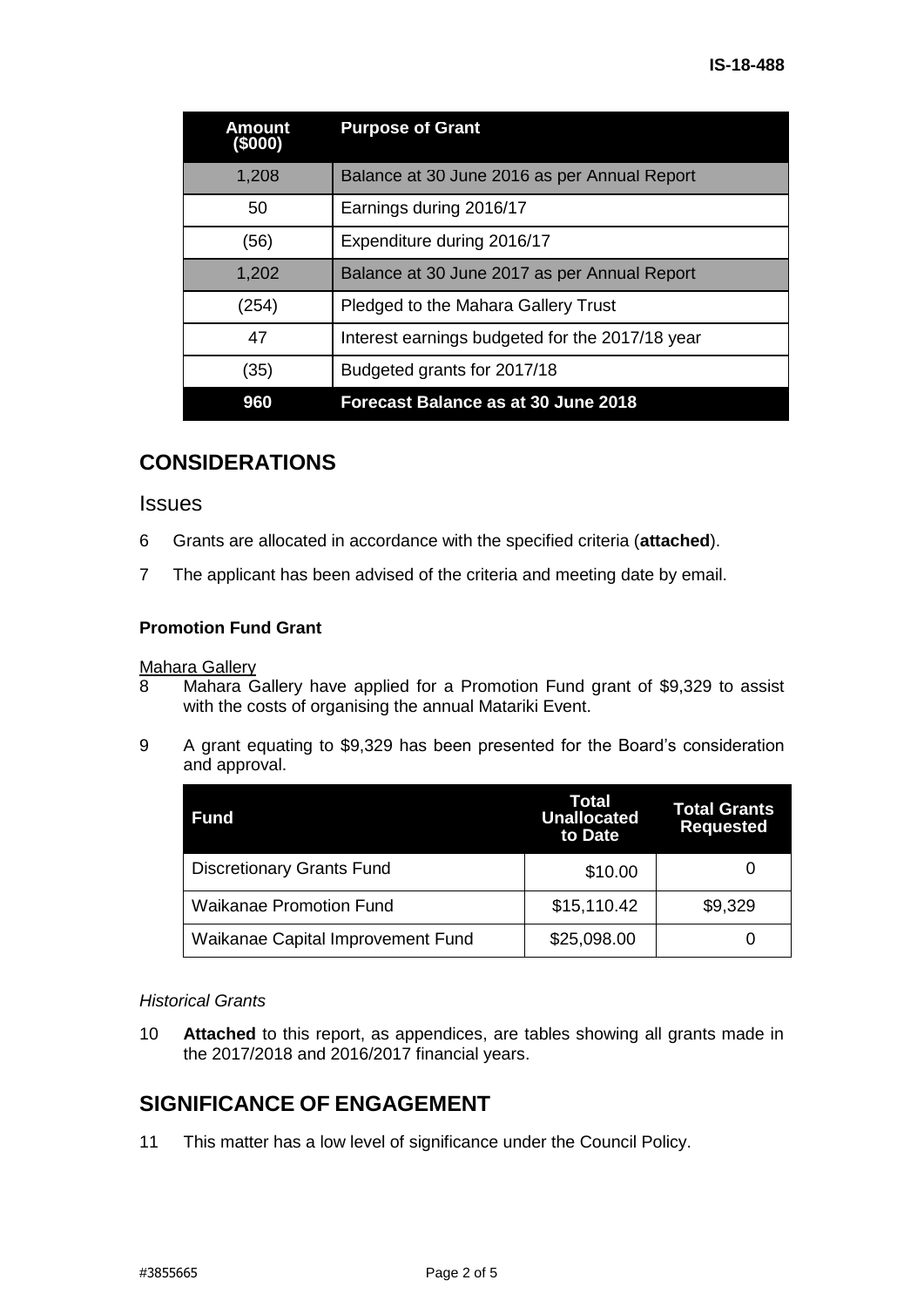# **RECOMMENDATIONS**

12 The Waikanae Community Board grants Mahara Gallery grant of \$........... from the Promotion Fund to assist with the cost of organising the annual Matariki Event.

**Report prepared by: Approved for submission Approved for submission by: by:**

**Marguerita Harris Max Pedersen Sean Mallon** Executive Secretary Infrastructure Services

Group Manager Community Services Group Manager Infrastructure Services

# **ATTACHMENTS:**

### **Criteria**

• Promotion Grants Fund

### **Applications**

Mahara Gallery

### **Accountability Report Back**

• Waikanae West Community Emergency Hub

#### **Grants**

- List of grants made in the 2017/18 year
- List of grants made in the 2016/17 year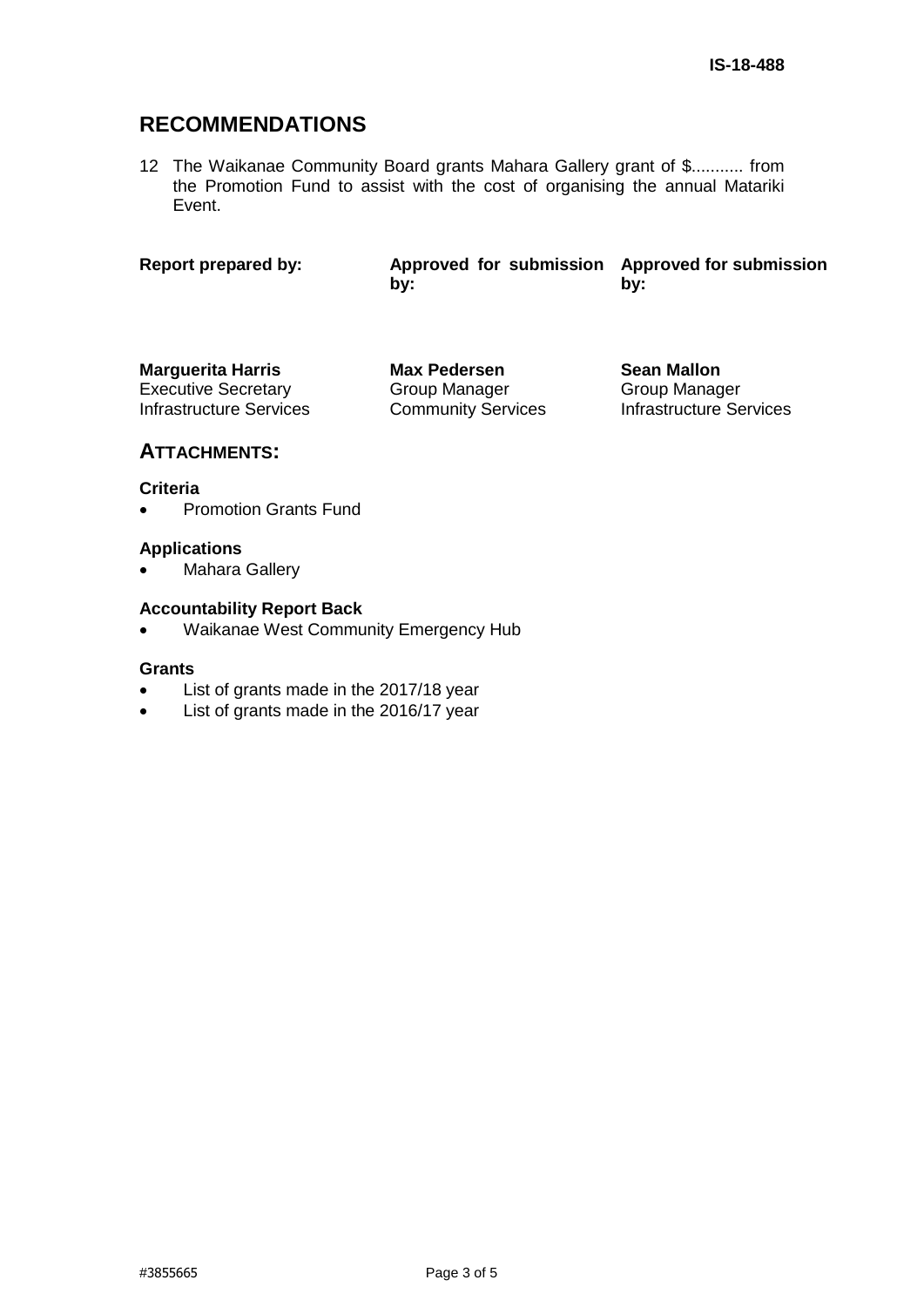# WAIKANAE COMMUNITY BOARD PROMOTION FUND – CRITERIA

## **Priority**

Groups or individuals who, through their activities, are promoting the Waikanae Ward.

## **Eligibility Criteria**

- 1. Applications must be for promotions within the Waikanae Ward.
- 2. Applications will be considered for "events based" activities.
- 3. Applications will be considered for exceptional circumstances.

Applications must include an outline of the expected benefits to the Waikanae Ward.

#### **Does the application promote Waikanae by:**

- 1. Contributing to making Waikanae a Good Place to Live; or
- 2. Contributing to making Waikanae an Active Community; or
- 3. Attracting visitors to the area; or
- 4. Promoting Waikanae as a visitor destination.

To allow the Community Board to forward plan they encourage organisations to provide an annual calendar of events and activities, and to note the activities which they may need funding for.

Applicants must provide at least 3 quotes for any items to be purchased with the grant money.

Applicants are to give full details of the reason for application, and amount requested, and to note any other applications for funding currently sought from other bodies.

Where an application for funding for a particular purpose might be received from individual members of an organisation and from the organisation as a whole, preference will be given to ONLY funding the organisation as a whole.

Where an organisation anticipates that it will require ongoing annual funding, to be used for the same purpose each year, it may apply for three consecutive years of annual funding within a single application. If such an application is approved, the funding will be released in annual instalments. The second and third instalments will only be released once the Community Board has received a satisfactory accountability report in relation to the previous year's funding. First-time applicants to the Promotion Fund will not be eligible for three years of annual funding.

In a given financial year, the Council may not allocate sufficient funding to the Community Board to enable it to pay all grants arising from three year funding arrangements approved in a previous year. In such situations the available funding will be distributed on a pro-rata basis to those organisations to which funding has already been approved.

Activities for which funding has already been received from either the Grants Allocation Committee or one of the other community boards in the district will not be eligible for funding from the Waikanae Community Board for the same activities.

#### **Accountability**

Successful applicants will be asked to provide a report on how the grant was spent, within **six months** of receipt of the grant.

Successful applicants must contact the Community Board immediately if, for any reason, they are unable to use the grant funding for the purposes for which it was originally approved.